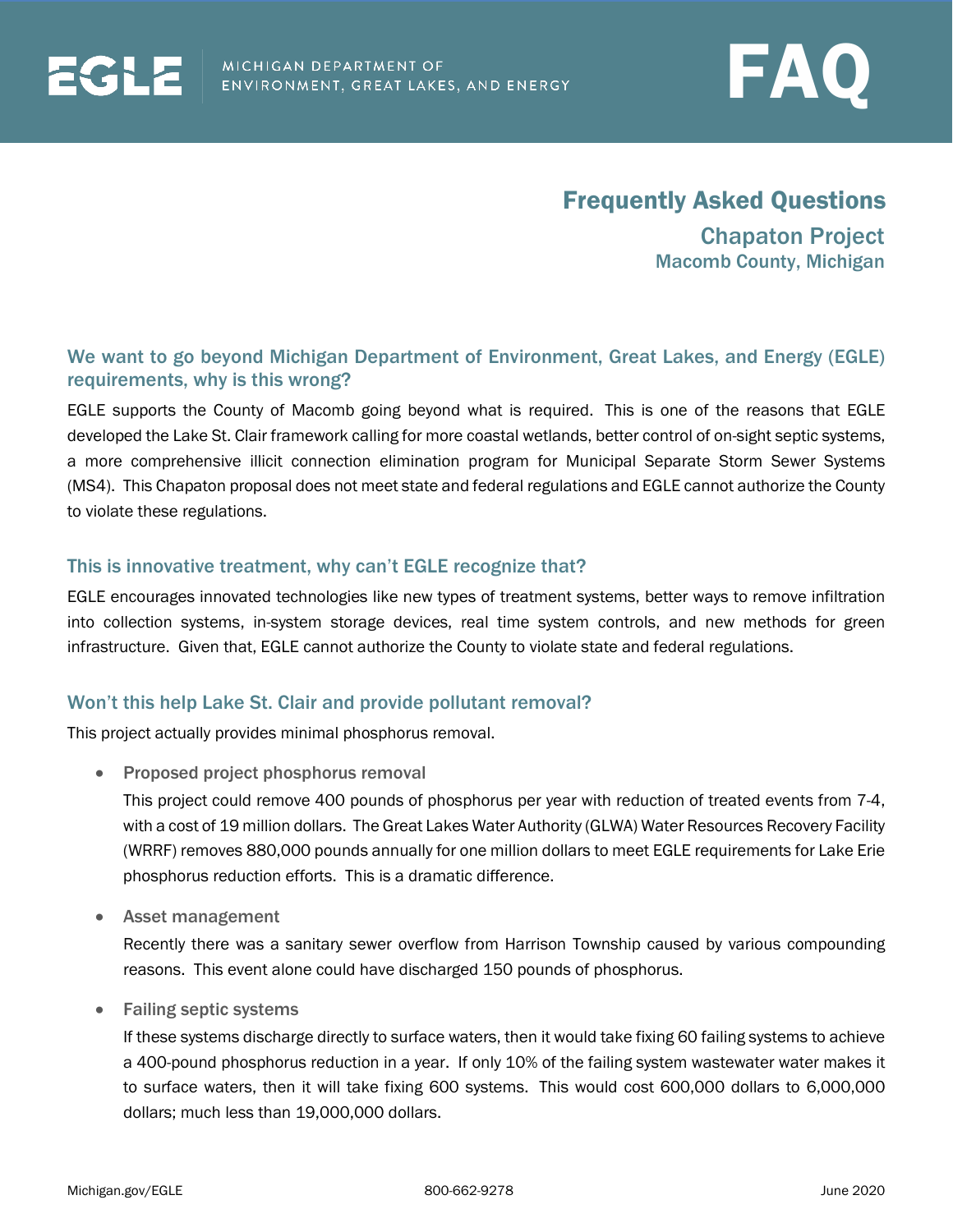#### We can pilot the additional storage, why is this project still a concern?

A primary issue with this project is that it is not permittable to use a water of the state for treatment/storage. Even after that, there would be engineering concerns with this facility. One is a concern with odors. All other Combined Sewer Overflow (CSO) Retention Treatment Basins in Southeast Michigan are designed with odor control equipment. This open air storage would have no odor control equipment. EGLE is concerned with regrowth microorganisms causing additional odors in the days after the event. Treated sewage could be held for days in the additional storage allowing for regrowth of microorganisms to occur. Not only is this a potential odor issue, but also an issue for human health. In light of Coronavirus and its presence in sewage, regrowth of microorganisms is a heightened concern. EGLE could allow for open sewage collection projects outside of residential areas when they do not use a water of the state. It is important for the protection of human health that a distance to residents is maintained.

### What projects can EGLE offer as an alternative? What are the associated costs?

Other than what is described in our Lake St. Clair framework, this particular project does have possible alternatives. One is green infrastructure where stormwater is controlled over time as land is redeveloped in areas contributing to the retention treatment basin (RTB). An example is the proposed redeveloped KMART site. In addition, the County is already proposing an in-system storage upstream of the RTB to control flows to the RTB. EGLE fully supports this. The County might also look to expand this RTB outside of a water of the state. We can also fully support this alternative. The County can also utilize coagulants to improve the discharge quality by reducing solids and phosphorus in RTB discharge events.

The Lake St. Clair framework calls for construction and/or restoration of coastal wetlands, failing septic system repairs, and identification and correction of illicit discharges.. A more focused illicit discharge elimination program (IDEP) for MS4 permits to further remove sanitary sewage from the storm system is critical. The County has already identified and corrected some major illicit connections including a subdivision and apartment complex where sewage went directly to the storm system. All of these indicate that a strong (or stronger) IDEP program is important.

### EGLE discussed odors, but this is treated CSO. Why is EGLE concerned with an open storage facility?

As described earlier, microorganisms, though disinfected, can regrow when stored. This storage could last for days. Odor could develop. We are especially concerned with nearby residents, and those that use this canal for boating.

### What water quality value does this canal have? Should it be more protected than the lake?

EGLE has an obligation to protect all waters in the state that fall under our regulations. This canal is one of those waters, and we protect it just like we protect the lake. These are our obligations under state and federal law. This canal offers a quiet spot for fish and aquatic life. It provides a place of boaters. There are public trust lands that are maintained here.